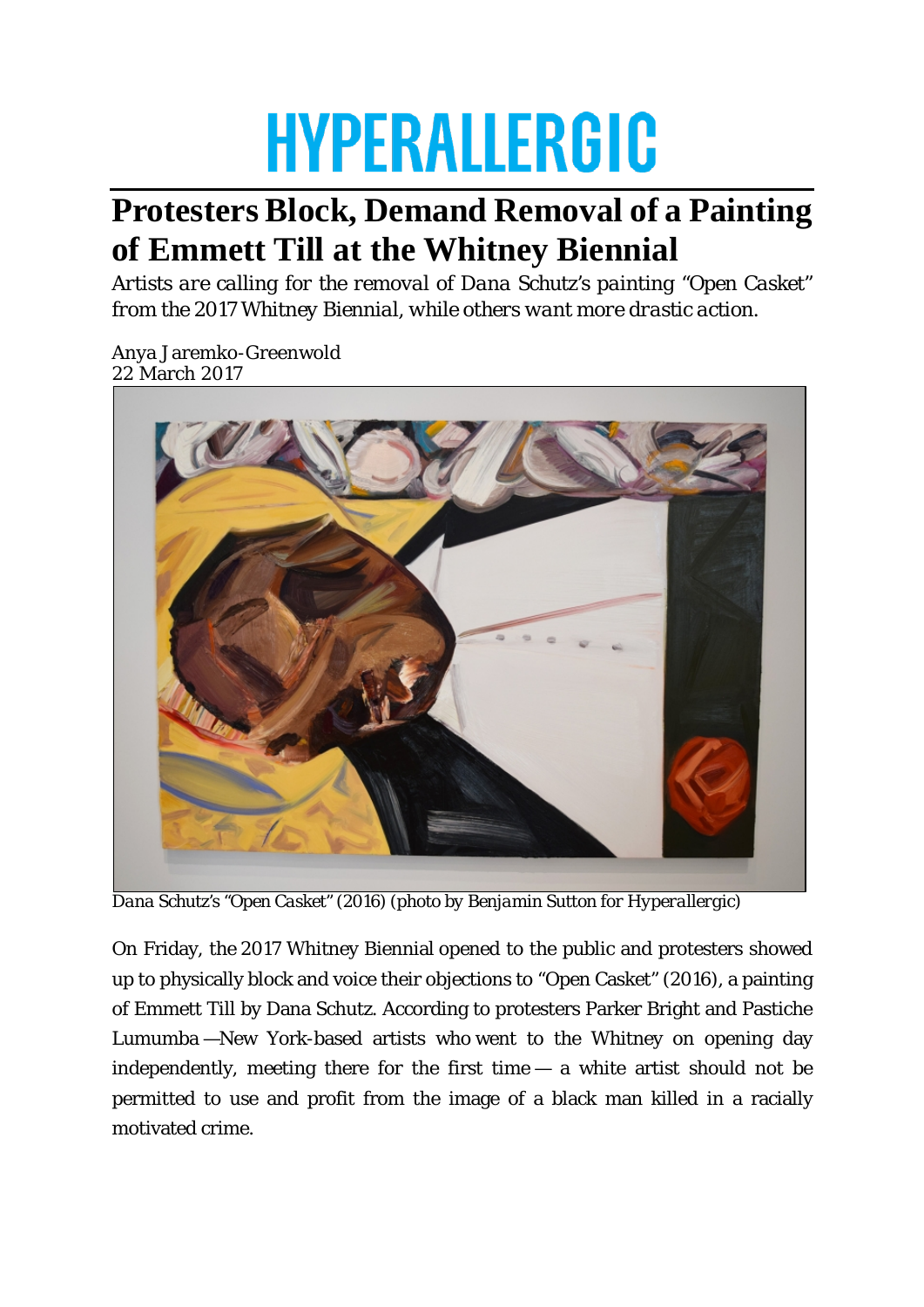"It's insensitive and gratuitous for the artist, primarily — then the curators and the museum — to willingly participate in the long tradition of white people sharing and circulating images of anti-black violence," Lumumba told Hyperallergic. "There's a history of white people taking pictures of lynchings. In 2017, for us to have a white woman painting that image with no context… that's a grossly deficient way of using one's privilege."

The "Open Casket" protesters said the response from museum visitors on Friday was largely positive. No guards interfered. Despite a few critiques of their blockage as an act of censorship — they were, after all, preventing the work from being clearly viewed — the protesters maintain that any conversation should not center on the painting itself, but rather on its content and the implications of who made it.

Artist Hannah Black called for more drastic action in an open letter originally posted on her Facebook page, demanding that the painting be "removed, destroyed, and not entered into any market or museum." She cited the frequency with which non-black media outlets share images or footage of dead black bodies (dating back to the American tradition of lynching photos), adding: "The subject matter is not Schutz's; white free speech and white creative freedom have been founded on the constraint of others, and are not natural rights." As of this writing, her letter has been signed by over 30 people, including several artists, critics, and curators (including Bright).

Schutz concedes that Lumumba, Bright, and others have the right to respond to her work, though she is less than thrilled by the notion of destroying or preventing the painting from being seen. She adds that "Open Casket" is not now for sale, and never will be.

"I don't object at all to people questioning the work or even my right to make it," she told Hyperallergic. "There is real anger and people have a right to it. I'm not for censoring or destroying any work of art. Public engagement and argument around it is important." While Schutz also believes an artist has the right to paint all manner of subjects, "that doesn't mean there won't be bad or offensive art. It all depends on the approach and how something is done." She added:

*There were many reasons why I could not, should not, make this painting. The photograph is an icon of the Civil Rights Movement and a sacred image. I am also a white woman. I would not have made this painting when I was younger, before I had a son. I only thought about the possibility of painting it after*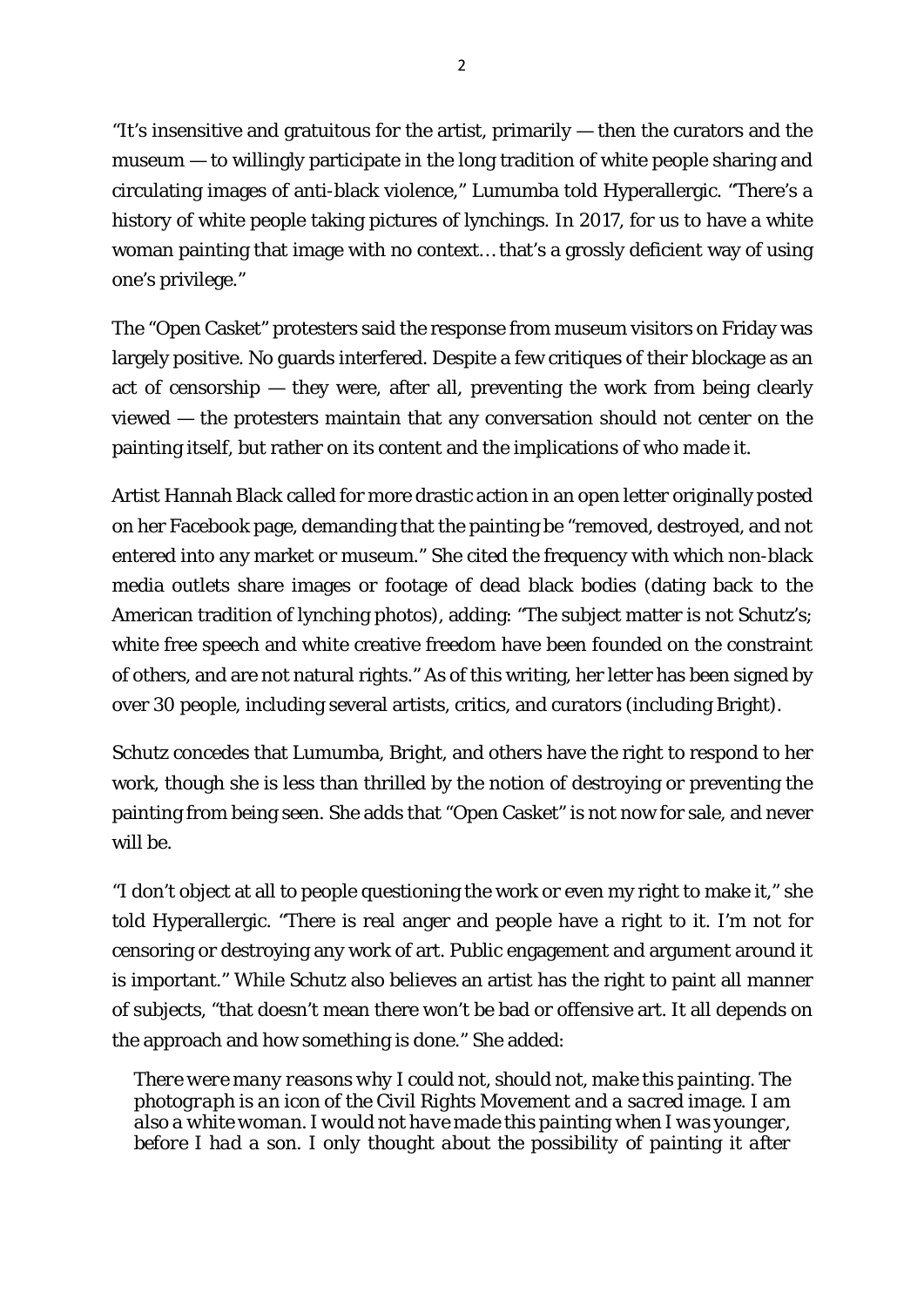*listening to interviews with Till's mother. In her sorrow and rage she wanted her son's death not just to be her pain but America's pain.*

Acknowledging the searing significance of Till's body, the co-curators of the 2017 Biennial, Mia Locks and Christopher Y. Lew, said in a joint statement: "Dana Schutz's painting is an unsettling image that speaks to the long-standing violence that has been inflicted upon African Americans. For many African Americans in particular, this image has tremendous emotional resonance."



*At the Whitney, a protest against Dana Schutz' painting of Emmett Till: "She has nothing to say to the Black community about Black trauma."*

Bright, who wore a homemade shirt reading "Black Death Spectacle" during Friday's protest, did not originally feel the curators' intentions were made clear. "I told people they could go Google search Emmett Till's open casket and see a more impactful image that doesn't simplify or reduce or flatten Till's body," Bright said. "I was more interested in having people confront a living, breathing black body as opposed to one that didn't really have a choice."

In 1955, Till lay in his coffin disfigured past the point of recognition, his face a lumpy, pulpy mess. His mother chose to have an open casket, wanting her son's mutilated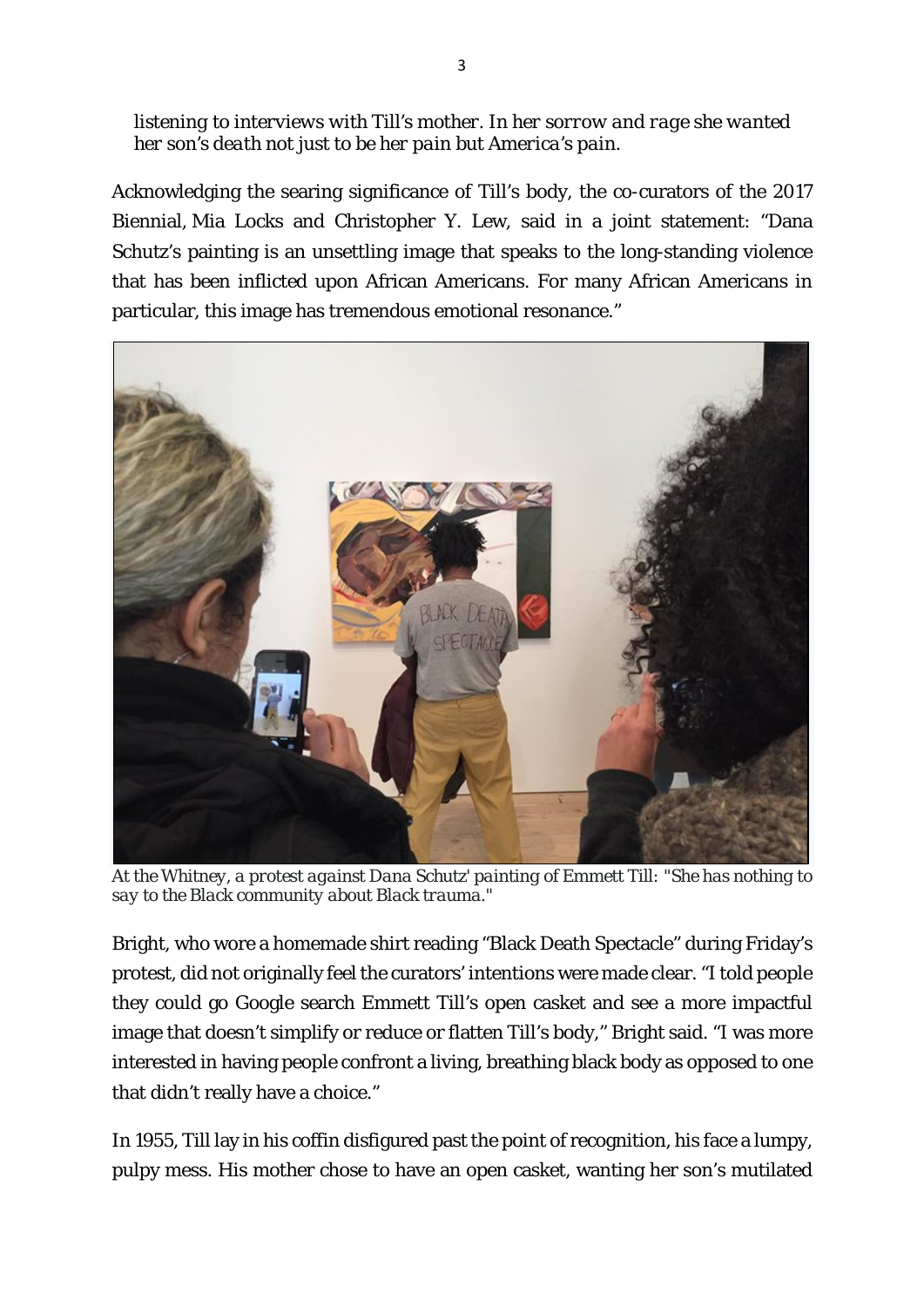body to remain visible, hoping to show the world what it had wrought upon her 14 year-old boy. Till was murdered after a white woman claimed he flirted with her in a Mississippi shop. Recent revelations confirmed long-standing suggestions of Till's innocence; the accuser, Carolyn Bryant Donham, now 82, admitted that her original claims were false. In 1955, Donham's husband Roy Bryant and his half-brother were charged with kidnapping, beating, torturing, and eventually shooting Till in the head. An all-white, all-male jury acquitted the two men that same year.

Till's body remained on display for days in Chicago that summer, while over 100,000 citizens lined up to pay their respects. Images of the dead teen were published in black newspapers and magazines. Soon, the country had vivid visual confirmation of racial hatred. The Civil Rights Movement began in earnest two months later when Rosa Parks refused to switch seats.

The Whitney Biennial has a history with issues of racial appropriation and unchecked privilege, as seen most recently during the 2014 edition of the exhibition, when controversy surrounded a piece by Joe Scanlan. In "Donelle Woolford," the white male Princeton professor hired black female actors to play the part of a fictional black artist named Donelle. Many objected to the piece's inclusion in the Biennial; the Yams Collective, the largest of eight collectives participating that year, withdrew from the show because of it. Yams Collective member Maureen Catbagan explained that the group felt "the representation of an established academic white man posing as a privileged African-American woman is problematic, even if he tries to hide it in an avatar's mystique."

The 2017 Whitney Biennial is more diverse than the last: about half of this year's included artists are female, and about half are non-white. Curated by Locks and Lew — the youngest curators to organize this long-running exhibition to date, and both Asian-American — the show grapples with current social issues and identity politics; its artists depict the horrors of hate crime, police brutality, and gun violence. Black artist Henry Taylor also has a graphically violent painting in the exhibition, "THE TIMES THAY AINT A CHANGING, FAST ENOUGH!" (2017), depicting the fatal shooting of Philando Castile by a Minnesota police officer in 2016. Lumumba and Bright argue that Taylor made this image with the understanding it could be *him*, whereas Schutz will never have the same relationship to the anti-black violence that she depicted.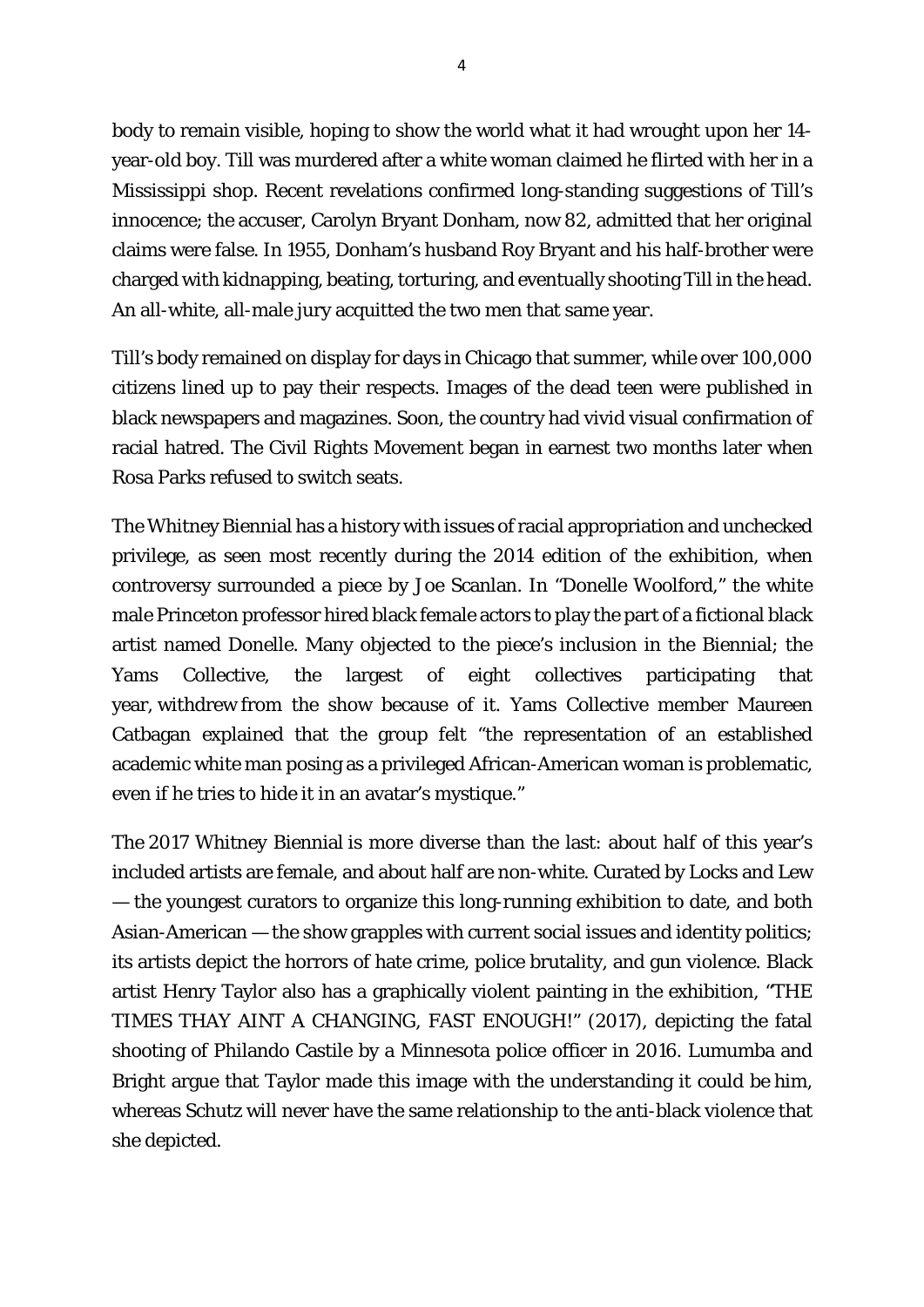

*Henry Taylor, "THE TIMES THAY AINT A CHANGING, FAST ENOUGH! (2017), acrylic on canvas, 72 x 96 in* 

Lumumba says that he finds the task of explaining black oppression to be emotionally laborious, but necessary. He wishes these talks had started on the "front end" instead of in reaction to the painting being included in the Biennial. "Schutz doesn't implicate her own whiteness or participation in white supremacy," Lumumba said. "There is a problem with people who have privilege only listening to other people with that same privilege. Like men reading something about feminism that was written by other men."

Yesterday, Bright met with Locks and Lew. "Nothing was resolved, but it was one of the best conversations I've ever had," he told Hyperallergic. "It means a lot. I never thought I'd get that close. I don't think the Met would talk to me, or a lot of other big institutions." In light of this year's Biennial, however, Bright says he would avoid working with the Whitney if given the option, and encourages other artists of color to consider their affiliations carefully. "If anything is going to change, it has to come from the white art community," he said. "We need white allies to help stand up for us, but not talk over us."